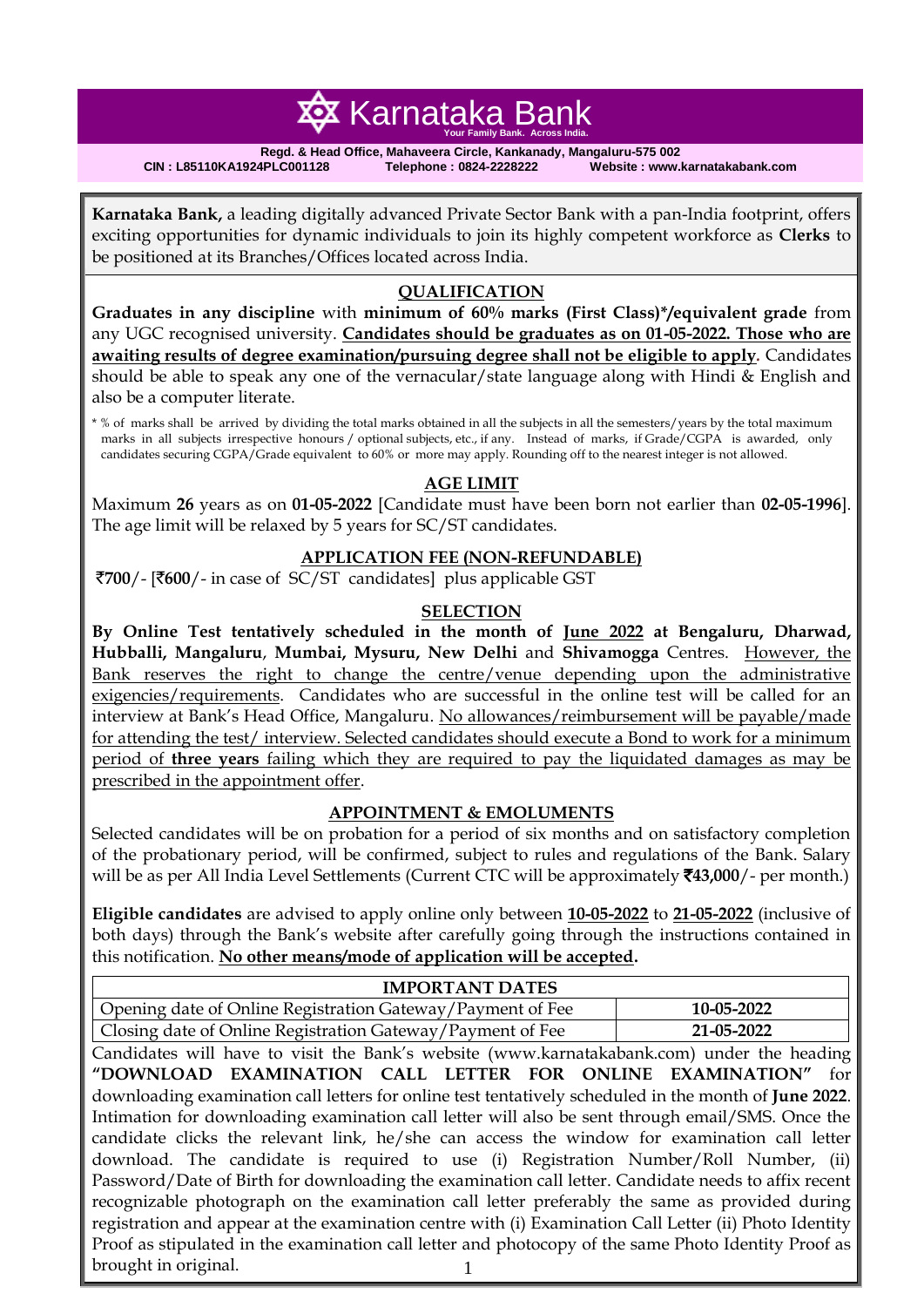The following is the online examination test structure (with separately timed tests) :

| Sl.<br>No. | Name of the Test                             | No. of<br>Qs. | Maximum<br><b>Marks</b> | Time        |
|------------|----------------------------------------------|---------------|-------------------------|-------------|
|            | Reasoning                                    | 40            | 40                      | 30 Minutes  |
| 2          | English Language                             | 40            | 40                      | 30 Minutes  |
| 3          | Computer Knowledge                           | 40            | 40                      | 20 Minutes  |
| 4          | <b>General Awareness</b>                     | 40            | 40                      | 25 Minutes  |
|            | (with special reference to Banking Industry) |               |                         |             |
| 5          | <b>Numerical Ability</b>                     | 40            | 40                      | 30 Minutes  |
|            | <b>TOTAL</b>                                 | 200           | 200                     | 135 Minutes |

Questions will be in English only. Each question will have 5 alternatives (options).

 $\triangleright$  <sup>1</sup>/<sub>4</sub><sup>th</sup> mark will be deducted for each wrong answer.

## **HOW TO APPLY**

## **DETAILED GUIDELINES/PROCEDURES FOR**

- **A. APPLICATION REGISTRATION**
- **B. PAYMENT OF FEES**
- **C. DOCUMENT SCAN AND UPLOAD**

# **Candidates can apply online only from 10-05-2022 to 21-05-2022 and no other mode of application will be accepted.**

## **IMPORTANT POINTS TO BE NOTED BEFORE REGISTRATION**

Before applying online, candidates should-

- (i) Scan their :
	- Photograph (4.5cm × 3.5cm)
	- Signature (with black ink)
	- Left Thumb Impression (on white paper with black or blue ink)
	- A hand written declaration (on a white paper with black ink) (text given below)

Ensuring that all these scanned documents adhere to the required specifications as given in this notification/advertisement.

- (ii) Signature in **CAPITAL LETTERS** will **NOT** be accepted.
- (iii) **The left thumb impression should be properly scanned and not smudged** (If a candidate is not having left thumb, he/she may use his/ her right thumb for applying).
- (iv) The text for the hand written declaration is as follows:

**"I, \_\_\_\_\_\_\_ (Name of the candidate), hereby declare that all the information submitted by me in the application form is correct, true and valid. I will present the supporting documents as and when required."** 

- (v) **The above mentioned hand written declaration has to be in the candidate's hand writing and in English only. If it is written and uploaded by anybody else or in any other language, the application will be considered as invalid**. (In the case of Visually Impaired candidates who cannot write may get the text of declaration typed and put their left hand thumb impression below the typed declaration and upload the document as per specifications).
- (vi) Keep the necessary details/documents ready to make Online Payment of the requisite application fee/ intimation charges.
- (vii) Have a valid personal email ID and mobile no., which should be kept active till the completion of this Recruitment Process. Bank may send intimation to download call letters for the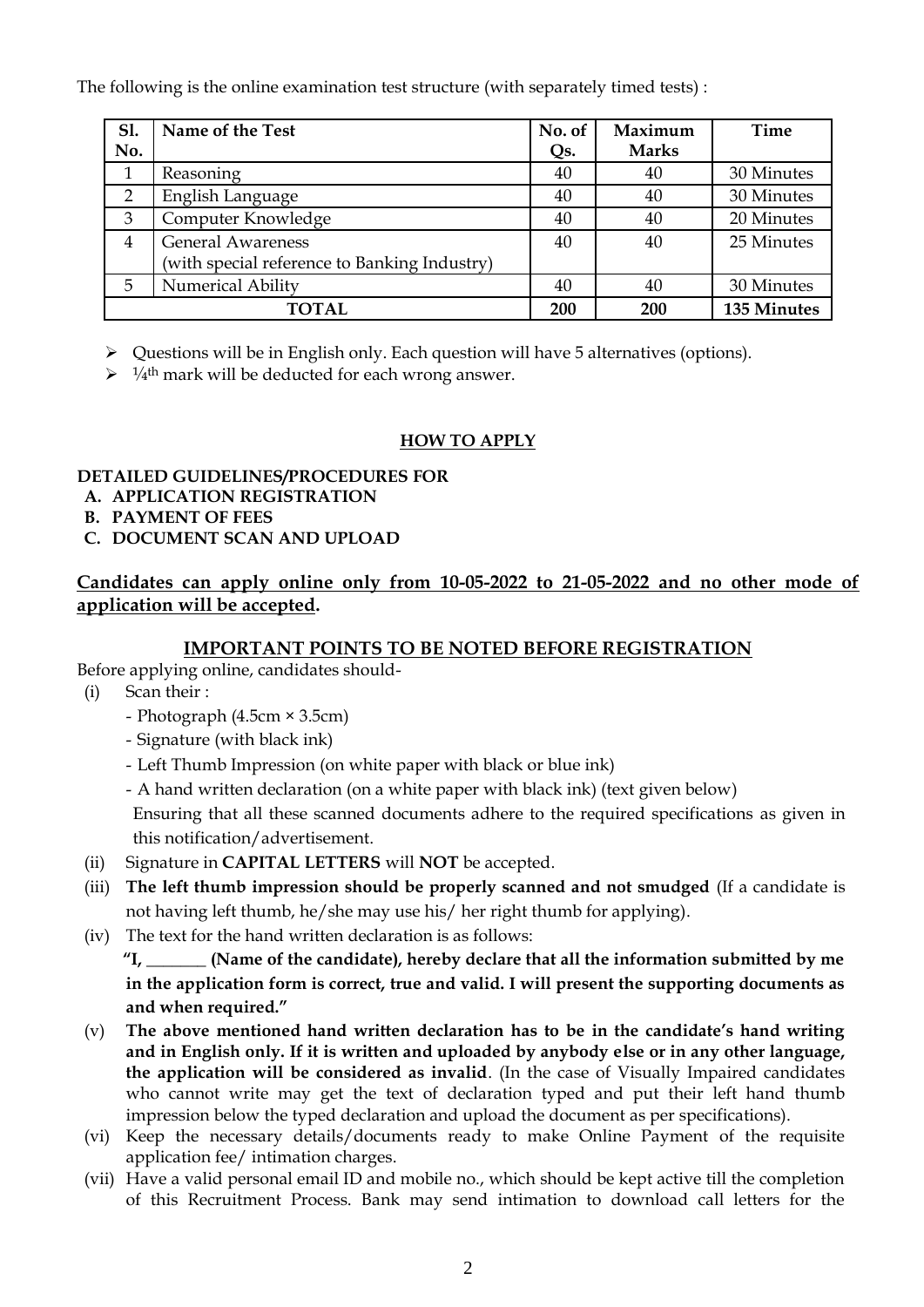Examination etc. through the registered e-mail ID. In case a candidate does not have a valid personal e-mail ID, he/she should create his/her new e-mail ID and mobile no. before applying online and must maintain that email account and mobile number.

## **APPLICATION FEE/ INTIMATION CHARGES (NON REFUNDABLE) [PAYMENT OF FEE ONLINE**: **10-05-2022** to **21-05-2022]**

Bank Transaction charges for Online Payment of application fees/intimation charges will have to be borne by the candidate.

## **A. APPLICATION REGISTRATION**

- 1. Candidates have to visit the Bank's website **www.karnatakabank.com**, click on the option "**APPLY ONLINE**" which will open a new screen.
- 2. To register application, choose the tab "**Click here for New Registration**" and enter Name, Contact details and Email-id. A Provisional Registration Number and Password will be generated by the system and displayed on the screen. Candidate should note down the Provisional Registration Number and Password. An Email & SMS indicating the Provisional Registration number and Password will also be sent.
- 3. In case the candidate is unable to complete the application form in one go, he / she can save the data already entered by choosing "**SAVE AND NEXT**" tab. Prior to submission of the online application, candidates are advised to use the "SAVE AND NEXT" facility to verify the details in the online application form and modify the same, if required. Visually Impaired candidates should fill the application form carefully and verify/ get the details verified to ensure that the same are correct prior to final submission.
- 4. Candidates are advised to carefully fill and verify the details filled in the online application themselves as no change will be possible/entertained after clicking the '**COMPLETE REGISTRATION**' BUTTON.
- 5. The Name of the candidate or his /her Father/ Husband etc. should be spelt correctly in the application as it appears in the Certificates/ Mark sheets/Identity proof. Any change/alteration found may disqualify the candidature.
- 6. Validate your details and Save your application by clicking the **'Validate your details**' and '**Save & Next**' button.
- 7. Candidates can proceed to upload Photo & Signature as per the specifications given in the Guidelines for Scanning and Upload of Photograph and Signature detailed under point "C".
- 8. Candidates can proceed to fill other details of the Application Form.
- 9. Click on the PREVIEW TAB to preview and verify the entire application form before clicking 'COMPLETE REGISTRATION' button.
- 10. Modify details, if required, and click on '**COMPLETE REGISTRATION'** only after verifying and ensuring that the photograph, signature uploaded and other details filled by you are correct.
- 11. Click on '**Payment**' Tab and proceed for payment.
- 12. Click on '**Submit**' button.

# **B. PAYMENT OF APPLICATION FEES (THROUGH ONLINE MODE)**

- $\triangleright$  The application form is integrated with the payment gateway and the payment process can be completed by following the instructions.
- The payment can be made by using Debit Cards (RuPay/Visa/MasterCard/Maestro), Credit Cards, Internet Banking, IMPS, Cash Cards/Mobile Wallets, etc.
- **After submitting your payment information in the online application form, PLEASE WAIT FOR THE INTIMATION FROM THE SERVER. DO NOT PRESS BACK OR REFRESH BUTTON IN ORDER TO AVOID DOUBLE CHARGE**.
- On successful completion of the transaction, an e-Receipt will be generated.
- Non-generation of 'E-Receipt' indicates PAYMENT FAILURE. On failure of payment, Candidates are advised to login again using their Provisional Registration Number and Password and repeat the process of payment.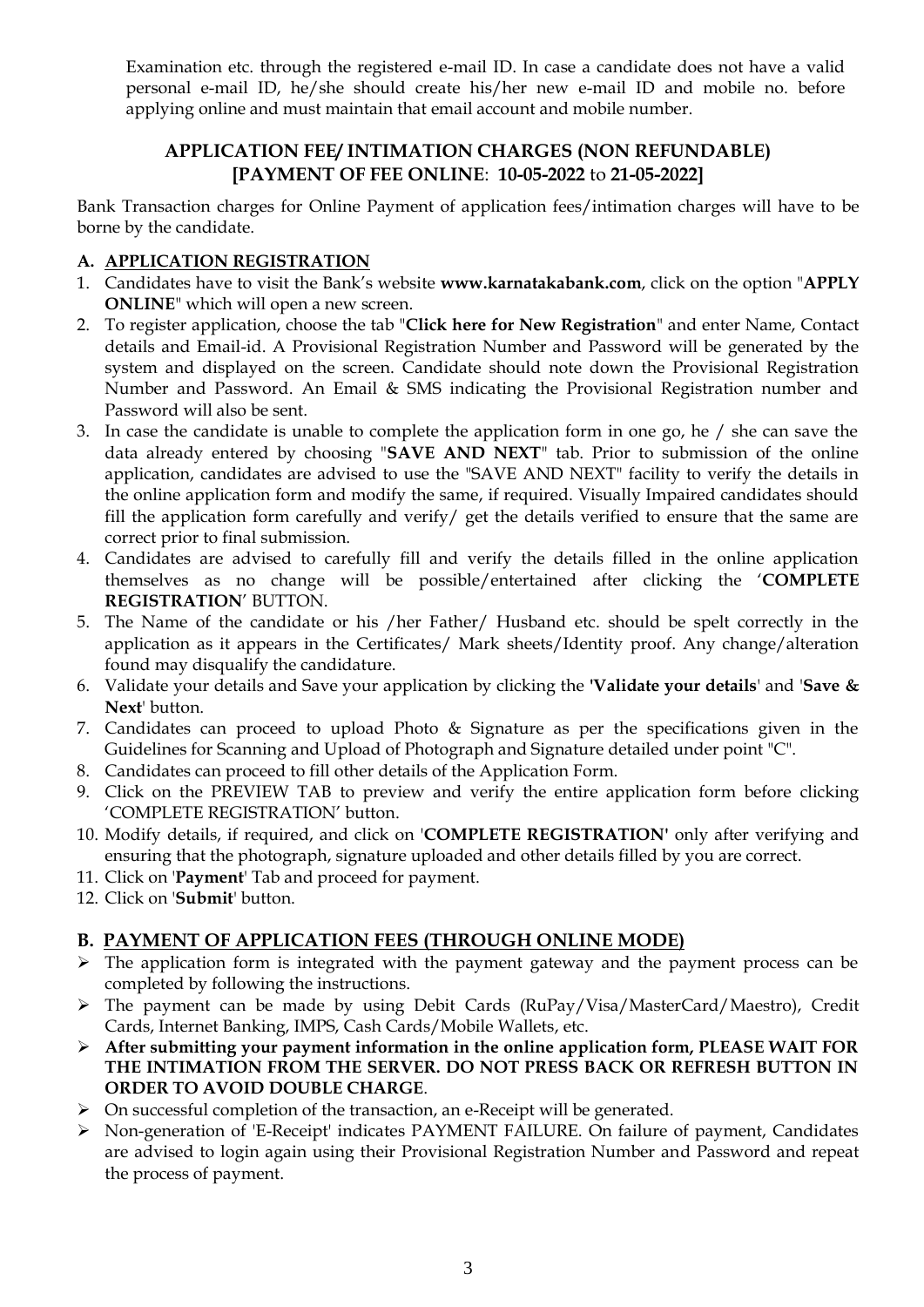- **Candidates are required to take a printout of the e-Receipt and online Application Form containing fee details. Please note that if the same cannot be generated, online transaction may not have been successful.**
- For Credit Card Users: All charges are listed in Indian Rupee. If you use a non-Indian credit card, your bank will convert to Indian Rupees based on the prevailing exchange rates.
- $\triangleright$  To ensure the security of your data, please close the browser window once your transaction is completed.
- **There is facility to print application form containing fee details after payment of fees**.

**After completing the procedure of applying online including payment of fees, the candidate should take a printout of the system generated online application form with fee payment details and ensures that the particulars filled in are accurate and retain it along with Registration Number and Password for future reference. They should not send this printout to Bank.**

Please note that all the particulars mentioned in the online application including Name of the Candidate, Category, Date of Birth, Address, Mobile Number, Email ID, Centre of Examination etc. will be considered as final and no modifications will be allowed after submission of the online application form. Candidates are hence requested to fill in the online application form with the utmost care as no correspondence regarding change of details will be entertained. Bank will not be responsible for any consequences arising out of furnishing of incorrect and incomplete details in the application or omission to provide the required details in the application form.

### **C. GUIDELINES FOR SCANNING AND UPLOAD OF DOCUMENTS**

Before applying online, a candidate will be required to have a scanned (digital) image of his/her photograph and signature as per the specifications given below:

### **Photograph Image (4.5cm x 3.5cm):**

- Photograph must be a recent passport style colour picture.
- Make sure that the picture is in colour, taken against a light-coloured, preferably white background.
- Look straight at the camera with a relaxed face.
- If the picture is taken on a sunny day, have the sun behind you or place yourself in the shade, so that you are not squinting and there are no harsh shadows.
- If you have to use flash, ensure there's no "red-eye".
- If you wear glasses make sure that there are no reflections and your eyes can be clearly seen.
- Caps, hats and dark glasses are not acceptable. Religious headwear is allowed but it must not cover your face.
- Dimensions 200 x 230 pixels (preferred).
- Size of file should be between 20kb 50kb.
- Ensure that the size of the scanned image is not more than 50kb. If the size of the file is more than 50 kb, then adjust the settings of the scanner such as the DPI resolution, no. of colours etc. during the process of scanning.

#### **Signature**, **Left Thumb Impression and Hand-Written declaration image**:

The signature, left thumb impression and the Hand-Written declaration should be of the applicant and not by any other person. If the applicant's signature on the attendance sheet or Call letter, signed at the time of the online examination, does not match with the signature uploaded, the applicant will be disqualified. Signature/Hand-Written declaration in CAPITAL LETTERS shall NOT be accepted.

- The applicant has to sign on white paper with Black Ink pen.
	- Dimensions:  $140 \times 60$  pixels (preferred)
	- Size of the file should be between 10kb 20kb. Ensure that the size of the scanned image is not more than 20kb.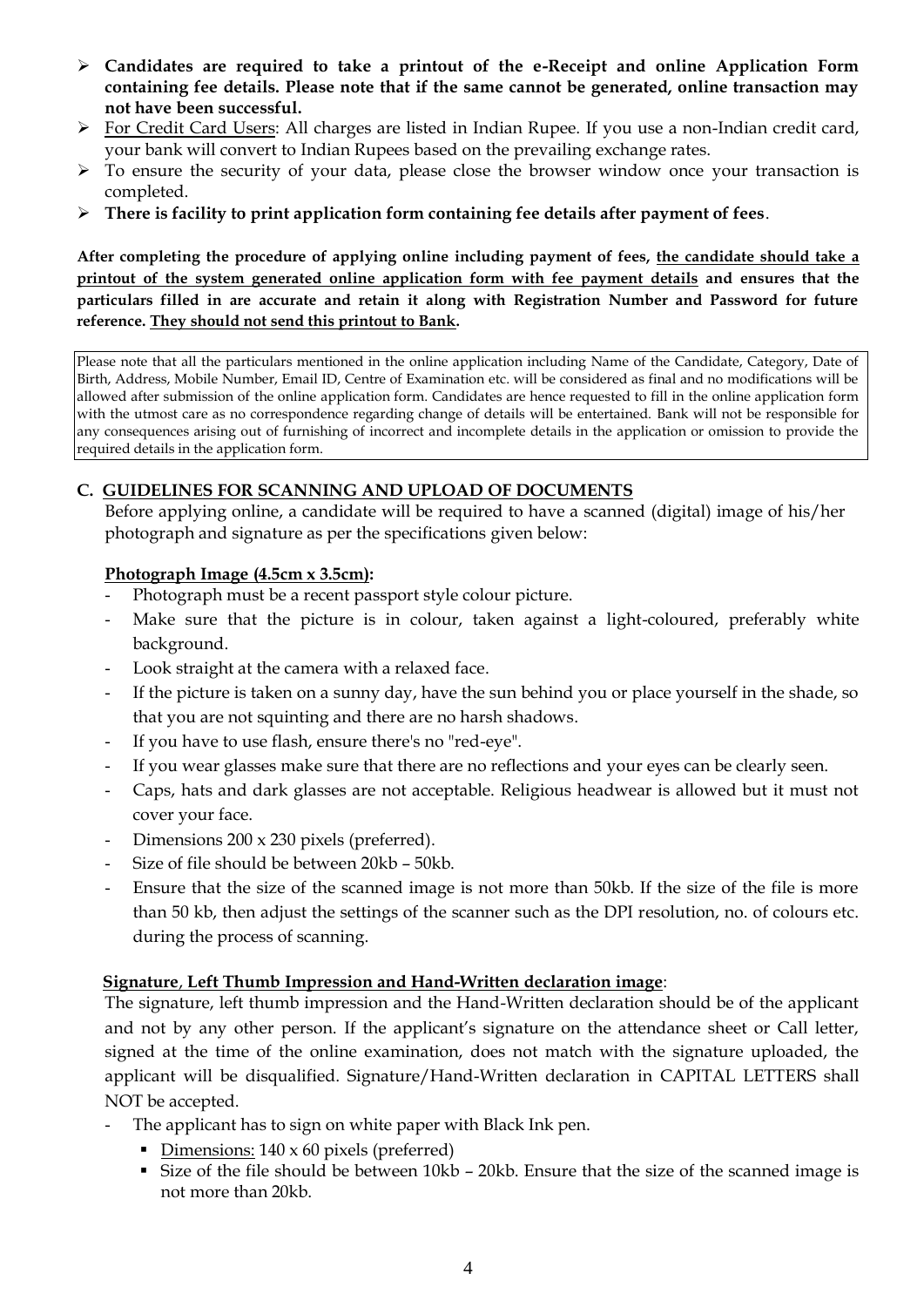- The applicant has to put his/her left thumb impression on a white paper with black or blue ink.
	- File type:  $ipg / peg$
	- Dimensions:  $240 \times 240$  pixels in 200 DPI (preferred for required quality) i.e 3 cm  $*$  3 cm (Width \* Height)
	- File Size: 20kb 50kb
- The applicant has to write the declaration in English clearly on a white paper with black ink.
	- File type:  $ipg / ipeg$
	- Dimensions:  $800 \times 400$  pixels in 200 DPI (preferred for required quality) i.e 10 cm  $*$  5 cm (Width \* Height)
	- File Size: 50kb 100kb

# **SCANNING THE DOCUMENTS**

- Set the scanner resolution to a minimum of 200 dpi (dots per inch).
- Set Colour to True Colour.
- File size as specified above.
- Crop the image in the scanner to the edge of the photograph/signature/left thumb impression/Hand-Written declaration, then use the upload editor to crop the image to the final size (as specified above).
- The image file should be JPG or JPEG format. An example file name is: image01.jpg or image01.jpeg Image dimensions can be checked by listing the folder files or moving the mouse over the file image icon.
- Candidates using MS Windows/MS Office can easily obtain documents in .jpeg format by using MS Paint or MS Office Picture Manager. Scanned documents in any format can be saved in .jpg / .jpeg format by using 'Save As' option in the File Menu. Size can be adjusted by using CROP and then RESIZE option.

# **PROCEDURE FOR UPLOADING THE DOCUMENTS**

- While filling in the Online Application Form, the candidate will be provided with separate links for uploading Photograph, Signature, Left Thumb impression and Hand-Written declaration.
- Click on the respective link "Upload Photograph / Signature / Left Thumb impression / Hand-Written declaration"
- Browse and Select the location where the scanned Photograph / Signature / Left Thumb impression / Hand-Written declaration file has been saved.
- Select the file by clicking on it.
- Click the 'Open/Upload'. Your Online Application will not be registered unless you upload your Left thumb impression and Hand-Written declaration as specified.
- If the file size and format are not as prescribed, an error message will be displayed.
- Preview of the uploaded image will help to see the quality of the image. In case of unclear/smudged, the same may be re-uploaded to the expected clarity/quality.

# **NOTE:**

- 1) In case the photograph or signature or left thumb impression or Hand-Written declaration is unclear/smudged, the candidate's application may be rejected.
- 2) After uploading the photograph/signature/left thumb impression/Hand-Written declaration in the online application form, candidates should check that the images are clear and have been uploaded correctly. In case the photograph or signature or left thumb impression or the Hand-Written declaration is not prominently visible, the candidate may edit his/her application and re-upload his/her photograph/signature/thumb impression/Hand-Written declaration, prior to submitting the form.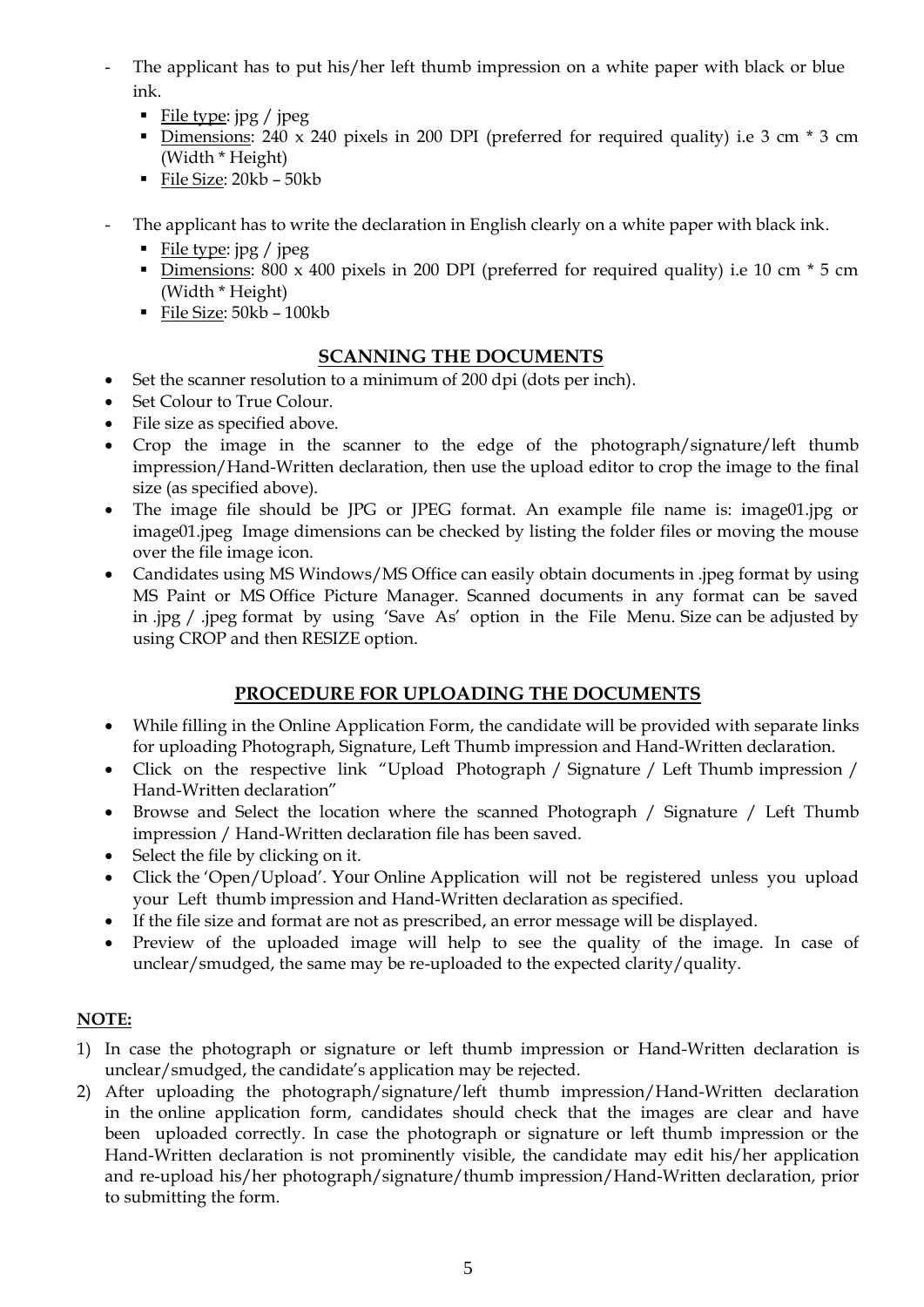- 3) Candidate should also ensure that photo is uploaded at the place of photo and signature at the place of signature. If photo in place of photo and signature in place of signature is not uploaded properly, candidate will not be allowed to appear for the online examination.
- 4) Candidate must ensure that photo to be uploaded is of required size and the face should be clearly visible.
- 5) If the photo is not uploaded at the place of Photo, admission for online examination will be rejected/ denied. Candidate him/herself will be responsible for the same.
- 6) Candidates should ensure that the signature uploaded is clearly visible.
- 7) After registering online candidates are advised to take a printout of their system generated online application forms.

### **IDENTITY VERIFICATION**

In the examination hall as well as at the time of interview, the call letter along with original and a photocopy of the candidate's currently valid photo identity (bearing exactly the same name as it appears on the call letter) such as PAN Card/ Passport/ Permanent Driving Licence/ Voter's Card/ Bank Passbook with photograph/ Photo identity proof issued by a Gazzetted Officer on official letterhead along with photograph / Photo identity proof issued by a People's Representative on official letterhead along with photograph / valid recent Identity Card issued by a recognized College/ University/ Aadhar card/ E-Aadhar Card with a photograph/ Employee ID/ Bar Council Identity Card with photograph should be submitted to the invigilator for verification. The candidate's identity will be verified with respect to his/her details on the call letter, in the Attendance List and requisite documents submitted. If identity of the candidate is in doubt, the candidate may not be allowed to appear for the Examination.

#### Ration Card and Learner's Driving License are **not** valid id proof.

**Note:** Candidates have to produce in original the photo identity proof and submit photocopy of the photo identity proof along with Examination call letter as well as the Interview Call Letter while attending the examination/ interview respectively, without which they will not be allowed to take up the examination/ interview. Candidates must note that the name as appearing on the call letter (provided during the process of registration) should exactly match the name as appearing on the photo identity proof. Female candidates who have changed first/last/middle name post marriage must take special note of this. If there is any mismatch between the name indicated in the Call Letter and Photo Identity Proof the candidate will not be allowed to appear for the examination. In case of candidates who have changed their name, will be allowed only if they produce original Gazette notification/their original marriage certificate/affidavit in original.

## **CENTRE CLAUSES**

- The examination will be conducted online in venues given in the respective call letters.
- No request for change of centre/venue/date/session for Examination shall be entertained.
- Bank reserves the right to cancel any of the Examination Centres and/ or add some other Centres, at its discretion, depending upon the response, administrative feasibility, etc.
- Bank, also reserves the right to allot the candidate to any centre other than the one he/she has opted for.
- Candidate will appear for the examination at an Examination Centre at his/her own risks and expenses and Bank will not be responsible for any injury or losses etc. of any nature.
- Choice of centre once exercised by the candidate will be final.

If sufficient number of candidates does not opt for a particular centre for Online Examination, Bank reserves the right to allot any other adjunct centre to those candidates OR if the number of candidates is more than the capacity available for online examination for a centre, Bank reserves the right to allot any other centre to the candidate.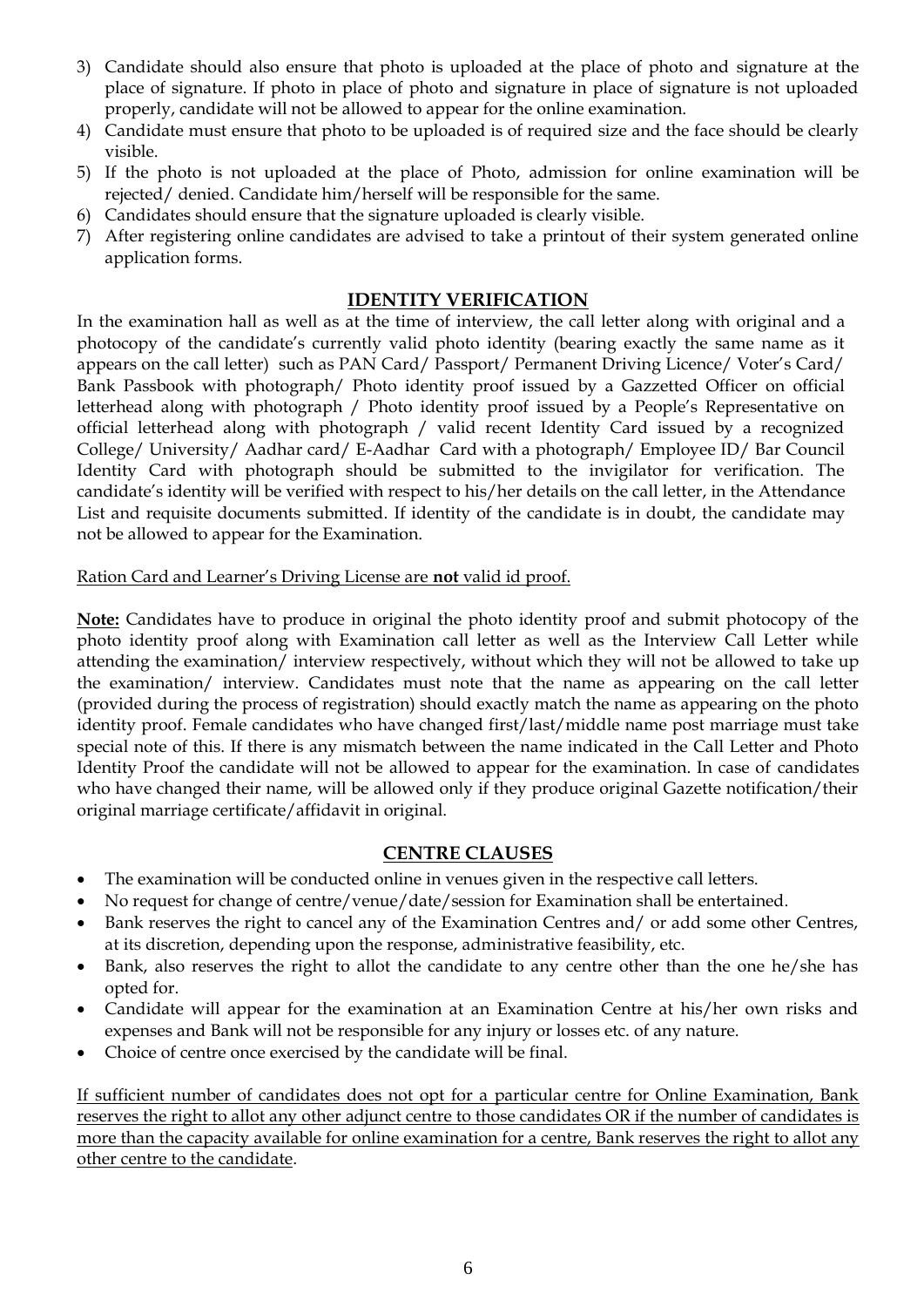## **GUIDELINES FOR PERSONS WITH DISABILITIES USING A SCRIBE**

The visually impaired candidates and candidates whose writing speed is adversely affected permanently for any reason can use their own scribe at their cost during the online examination, subject to limits as in (ii) and (iii) below. In all such cases where a scribe is used, the following rules will apply:

- o The candidate will have to arrange his/her own scribe at his/her own cost.
- o The scribe arranged by the candidate should not be a candidate for the same examination .If violation of the above is detected at any stage of the process, candidature of both the candidate and the scribe will be cancelled. Candidates eligible for and who wish to use the services of a scribe in the examination should invariably carefully indicate the same in the online application form. Any subsequent request may not be favourably entertained.
- o A person acting as a scribe for one candidate cannot be a scribe for another candidate.
- o The scribe may be from any academic stream. However for Specialist Officers' posts the scribe should be from an academic stream different from that prescribed for the post.
- o Both the candidate as well as scribe will have to give a suitable undertaking confirming that the scribe fulfils all the stipulated eligibility criteria for a scribe mentioned above. Further in case it later transpires that he/she did not fulfill any laid down eligibility criteria or suppressed material facts the candidature of the applicant will stand cancelled, irrespective of the result of the online examination.
- o Those candidates who use a scribe shall be eligible for compensatory time of 20 minutes for every hour of the examination or as otherwise advised.
- o Scribe should not answer on his/her own. Any such behaviour observed will result in cancellation of candidature
- o Only candidates registered for compensatory time will be allowed such concessions since compensatory time given to candidates shall be system based, it shall not be possible for the test conducting agency to allow such time if he / she is not registered for the same. Candidates not registered for compensatory time shall not be allowed such concessions.
- o During the exam, at any stage, if it is found that scribe is independently answering the questions, the exam session will be terminated and candidate's candidature will be cancelled. The candidature of such candidates using the services of a scribe will also be cancelled if it is reported after the examination by the test administrator personnel that the scribe independently answered the questions.

(ii) **Guidelines for Candidates with locomotor disability and cerebral palsy:** A compensatory time of 20 minutes per hour or otherwise advised shall be permitted for the candidates with locomotor disability and cerebral palsy where dominant (writing) extremity is affected to the extent of slowing the performance of function (minimum of 40%impairment).

#### (iii) **Guidelines for Visually Impaired candidates**:

- Visually Impaired candidates (who suffer from not less than 40% of disability) may opt to view the contents of the test in magnified font and all such candidates will be eligible for compensatory time of 20 minutes for every hour or otherwise advised of examination.
- The facility of viewing the contents of the test in magnifying font will not be available to Visually Impaired candidates who use the services of a Scribe for the examination

These guidelines are subject to change in terms of GOI guidelines/ clarifications, if any, from time to time.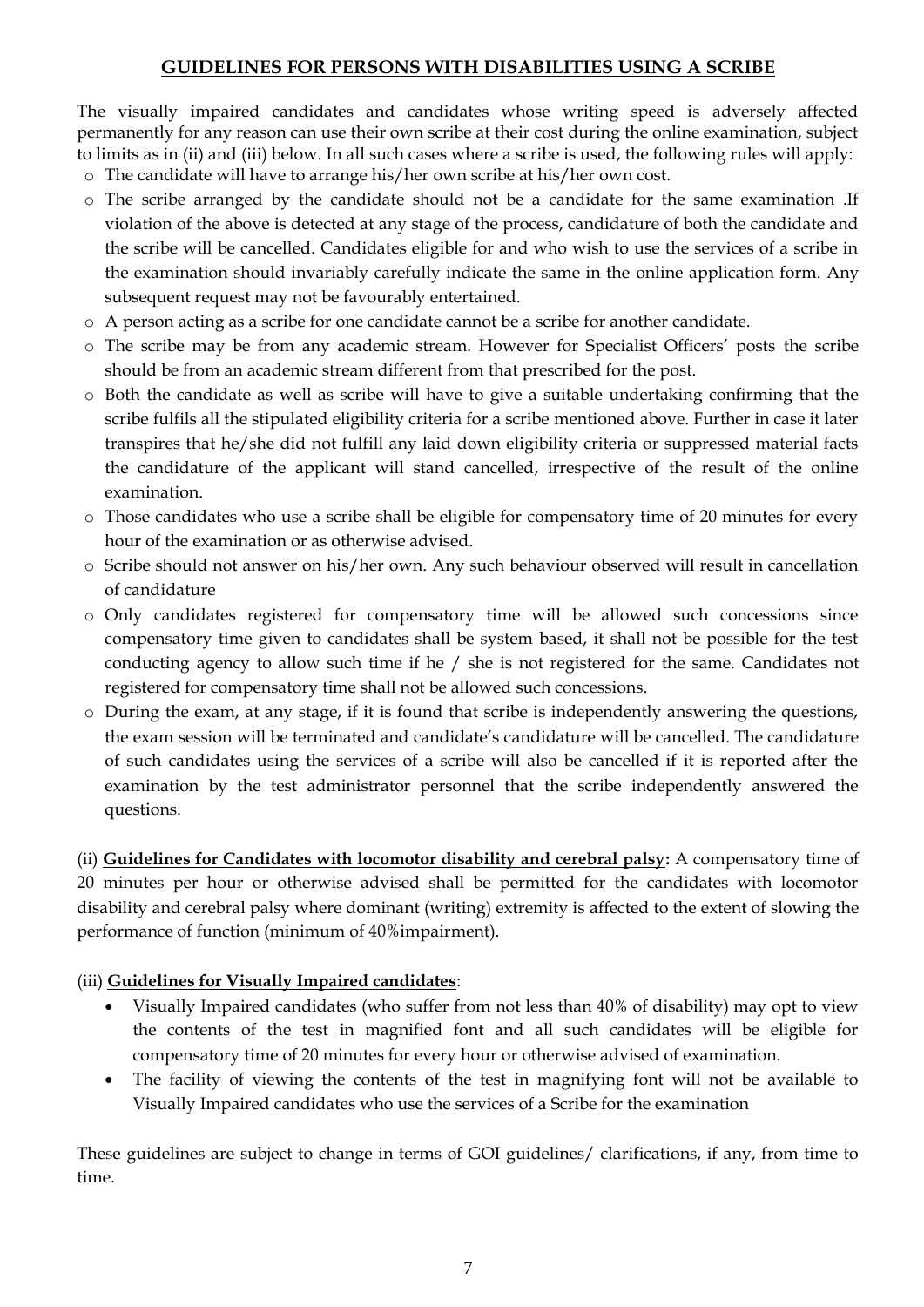## **ACTION AGAINST CANDIDATES FOUND GUILTY OF MISCONDUCT/USE OF UNFAIR MEANS**

Candidates are advised in their own interest that they should not furnish any particulars that are false, tampered with or fabricated and should not suppress any material information while submitting online application. At the time of examination, interview or in a subsequent selection procedure, if a candidate is (or has been) found guilty of

- 1) using unfair means or
- 2) impersonating or procuring impersonation by any person or
- 3) misbehaving in the examination/ interview hall or disclosing, publishing, reproducing, transmitting, storing or facilitating transmission and storage of contents of the test(s) or any information therein in whole or part thereof in any form or by any means, verbal or written, electronically or mechanically for any purpose or
- 4) resorting to any irregular or improper means in connection with his/her candidature or
- 5) obtaining support for his/ her candidature by unfair means or
- 6) carrying mobile phones or similar electronic devices of communication in the examination/ interview hall, such a candidate may, in addition to rendering himself/ herself liable to criminal prosecution, be liable:
	- a) to be disqualified from the examination for which he/she is a candidate.
	- b) to be debarred either permanently or for a specified period from any examination conducted by bank.
	- c) for termination of service, if he/she has already joined the Bank.

## **GENERAL INSTRUCTIONS TO THE CANDIDATES**

**CANDIDATES REPORTING LATE** i.e. after the reporting time specified on the call letter for Examination will not be permitted to take the examination. The reporting time mentioned on the call letter is prior to the Start time of the test. Though the duration of the examination is 2 hours 15 minutes, candidates may be required to be at the venue for about 4 hours including the time required for completion of various formalities such as verification and collection of various requisite documents, logging in, giving of instructions.

- The possibility of occurrence of some problem in the administration of the examination cannot be ruled out completely which may impact test delivery and/or result from being generated. In that event, every effort will be made to rectify such problem, which may include movement of candidates, delay in test. Conduct of a re-exam is at the absolute discretion of test conducting body. Candidates will not have any claim for a re-test. Candidates not willing to move or not willing to participate in the delayed process of test delivery shall be summarily rejected from the process.
- If the examination is held in more than one session, the scores across various sessions will be equated to adjust for slight differences in difficulty level of different test batteries used across sessions. More than one session are required if the nodes capacity is less or some technical disruption takes place at any centre or for any candidate.
- Bank would be analysing the responses (answers) of individual candidates with those of other candidates to detect patterns of similarity of right and wrong answers. If in the analytical procedure adopted by the Bank in this regard, it is inferred/ concluded that the responses have been shared and scores obtained are not genuine/valid, the Bank reserves right to cancel the candidature of the concerned candidates and the result of such candidates (disqualified) will be withheld. The Bank may take further action against such candidates as deemed fit by it.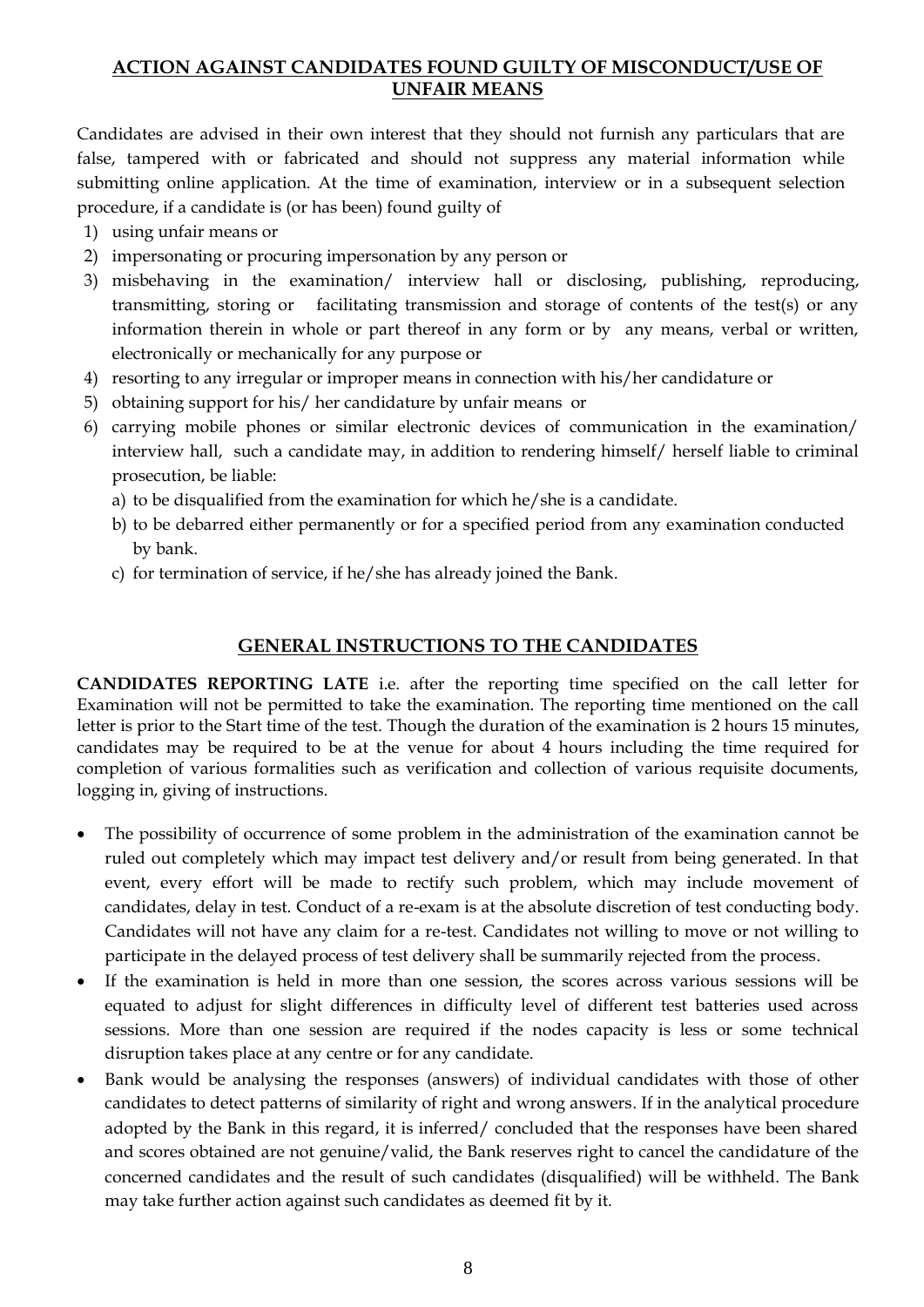- Please note that a candidate is allowed to appear only once in the online examination. Multiple appearances in online examination will result in cancellation of candidature. In case more than one call letter has been generated, candidates are advised to appear only once on the date and at the time mentioned on the respective call letter. All other call letters are to be surrendered.
- Instances for providing incorrect information and/or process violation by a candidate detected at any stage of the selection process will lead of disqualification of the candidate from the selection process and he/she will not be allowed to appear in any recruitment process of the Bank in the future. If such instances go undetected during the current selection process, but are detected subsequently, such disqualification will take place with retrospective affect.
- Anyone found to be disclosing, publishing, reproducing, transmitting, storing or facilitating transmission and storage of test contents in any form or any information therein in whole or part thereof or by any means verbal or written, electronic or mechanical or taking away the papers supplied in the examination hall or found to be in unauthorised possession of test content is likely to be prosecuted.
- **Process for Arriving at Scores**: The scores of Online Examination are obtained by adopting the following procedure:
	- a) Number of questions answered correctly by a candidate in each objective test is considered for arriving at the Corrected Score after applying penalty for wrong answers.
	- b) The Corrected Scores so obtained by a candidate are made equivalent to take care of the minor difference in difficulty level, if any, in each of the objective tests held in different sessions to arrive at the Equated Scores\* \*Scores obtained by candidates on any test are equated to the base form by considering the distribution of scores of all the forms.
	- c) Test-wise scores and scores on total is reported with decimal point upto two digits.

Note: Cutoffs are applied in two stages:

- 1. on scores in individual tests
- 2. on Total Score

The candidates are advised to take system generated print-out of the Registered Application, duly completed in all respects along with the self-attested copies of the certificates/ documents for proof of date of birth, educational qualification, work experience, caste certificate and other related documents should be submitted at the time of interview or if advised to submit at any date. The candidates are advised in their own interest to keep all documents related to material information as submitted through online application along with print out of the application form. Any discrepancy in the application and documents, if found at a later stage shall be liable for rejection of his/her candidature. Candidates are advised in their own interest to apply online much before the closing date and not to wait till the last date to avoid the possibility of disconnection/ inability/failure to log on the Bank's website on account of heavy load on internet/website jam. The Bank does not assume any responsibility for the candidates not being able to submit their applications online within the last date on account of the aforesaid reasons or for any other reason beyond the control of the Bank.